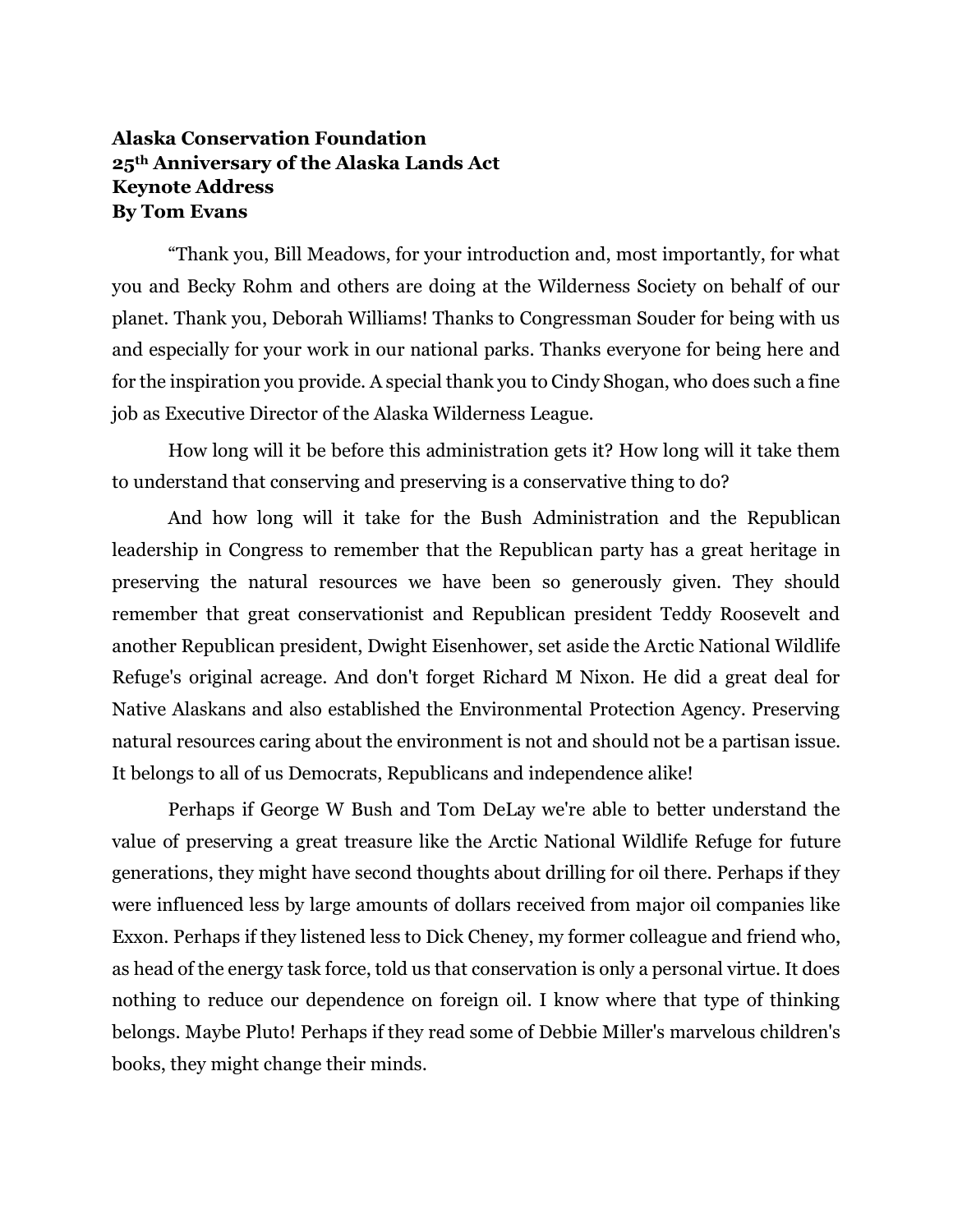Perhaps if we could dispel some myths that the administration and the leadership in Congress seemed to be buying, we might change our minds.

Let's look at those myths.

## Myth #1

There's a substantial amount of oil in the coastal plain of ANWR, and if only we could drill there, we would solve our energy problems. Remember the California energy crisis several years ago? We were told that if only we could drill in the Arctic, we could resolve that energy crisis.

I might also add that there was certainly an implication that one of the benefits from invading Iraq would be lower gasoline prices. That turned out to be false as well, and in the process, we've made this a much more dangerous world.

We already have a glut of oil in the world today. The problem is not supply but the ability to refine it. And there is just not a substantial amount of oil in ANWR. At best, it will only supply 3 to 4% of our energy needs, and it won't come on stream for eight to 10 years. Conoco and British Petroleum, to their credit, are not even going to bid on the leaseholds. Why in the world would we even think about destroying something so very special unnecessarily? For misguided greed?

Why in the world don't we raise fuel economy standards a couple of miles per gallon? Why don't we add just a little more air to our tires? These types of things would be worth more in developing energy independence than all the oil we would ever find in the Arctic.

And, if we have a major push in developing alternative sources of energy, we will create thousands of jobs in science and engineering. I might add that many of those jobs could be right here in this magnificent state of Alaska!

The moguls in the Middle East certainly don't want us to wean ourselves away from our oil consumption. Incredibly, we consume 25% of all the energy produced in the world, and we have only 5% of the world's population. Think about it. That should tell us something. We must, and we can do better! America should lead the way, and President Bush should reconsider his position on Kyoto.

Myth #2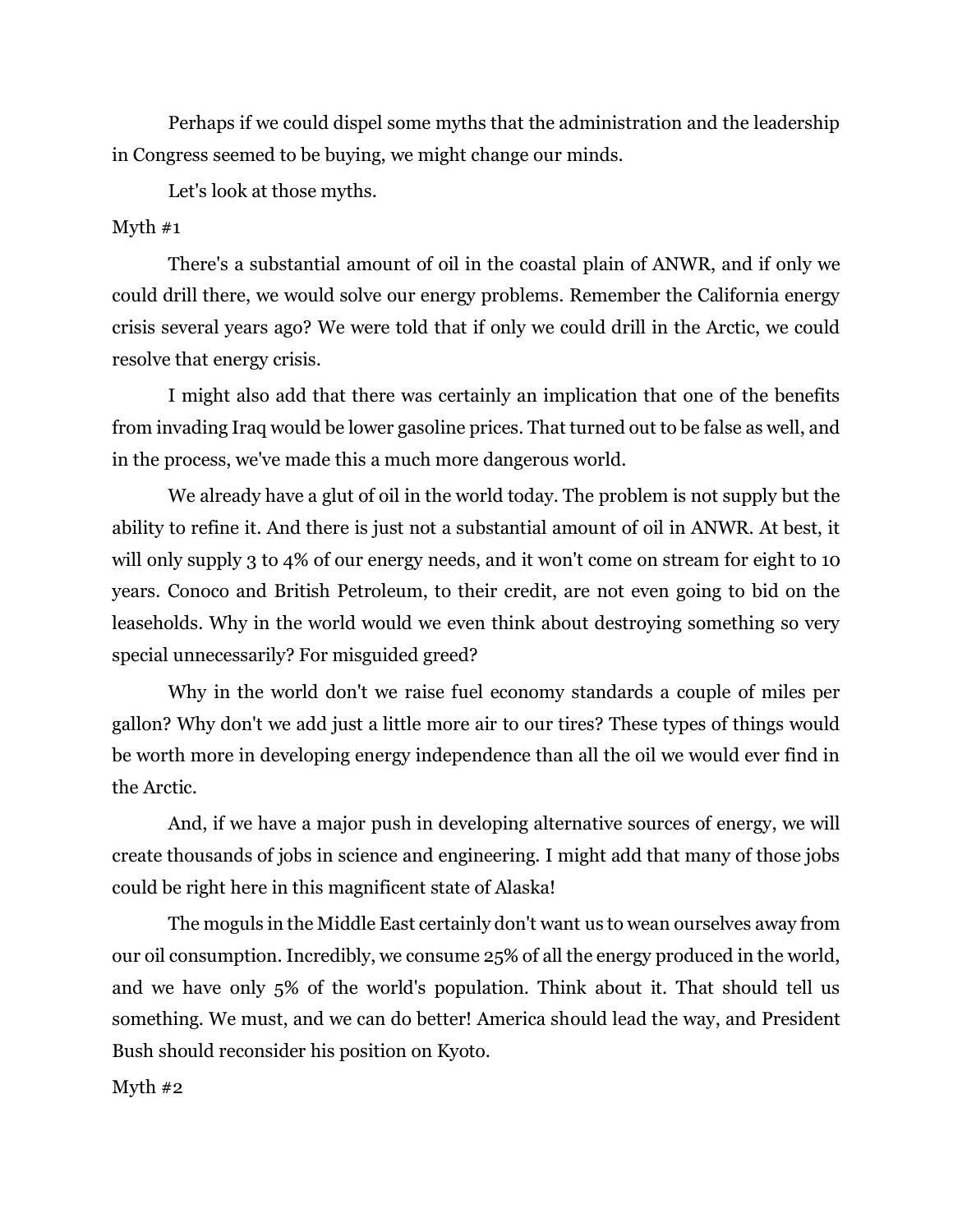Drilling in the coastal plain of the Arctic National Wildlife Refuge will not be harmful to this beautiful, fragile plain.

If you believe that, I'll sell you the Brooklyn Bridge or, better yet, one of those bridges from nowhere to nowhere that some politicians would like to build here in Alaska! That's fiscal insanity.

Oil companies can drill on a 2-acre footprint, so one thousand wells would mean only two thousand acres. That doesn't sound like very much. But that's exactly what they want you to think. Don't you believe it because it's only the very tip of the iceberg!

The irreparable damage occurs primarily from the logistical support for the drilling. The interconnected pipelines. The roads. The trucks. The helicopters. The planes. The noise they all make. And the airfields. That's what causes the damage. And, in the Arctic, it is irreversible. And this list of dangers doesn't include a major oil spill. We had an anniversary of the Exxon Valdez spill not long ago. That was catastrophic! Why add additional risks?

And by the way, we have not treated our Native Americans very well in this country. The Gwinch'in tribe, who live in the Refuge, will have their culture and their livelihoods destroyed. And for what? More profit for Exxon.

Well, ladies and gentlemen, should we give up? Should we roll over? Should we accept what some call an inevitable result?

I say we must never, never give up! I know all of you who have done so much to preserve this great American treasure feel the same way!

We must speak for those who have no voice! The mother polar bear with her newborn cub has no voice. The caribou with her newborn calf, the grizzlies, so magnificently described by your wonderful Alaskan poet, Richard Nelson, and 180 species of birds who spend part of their summers on the coastal plain before heading back to places as far away as South America have no voice. We must prevail for them. And most importantly, we must prevail for future generations of Americans. They have no voice either yet.